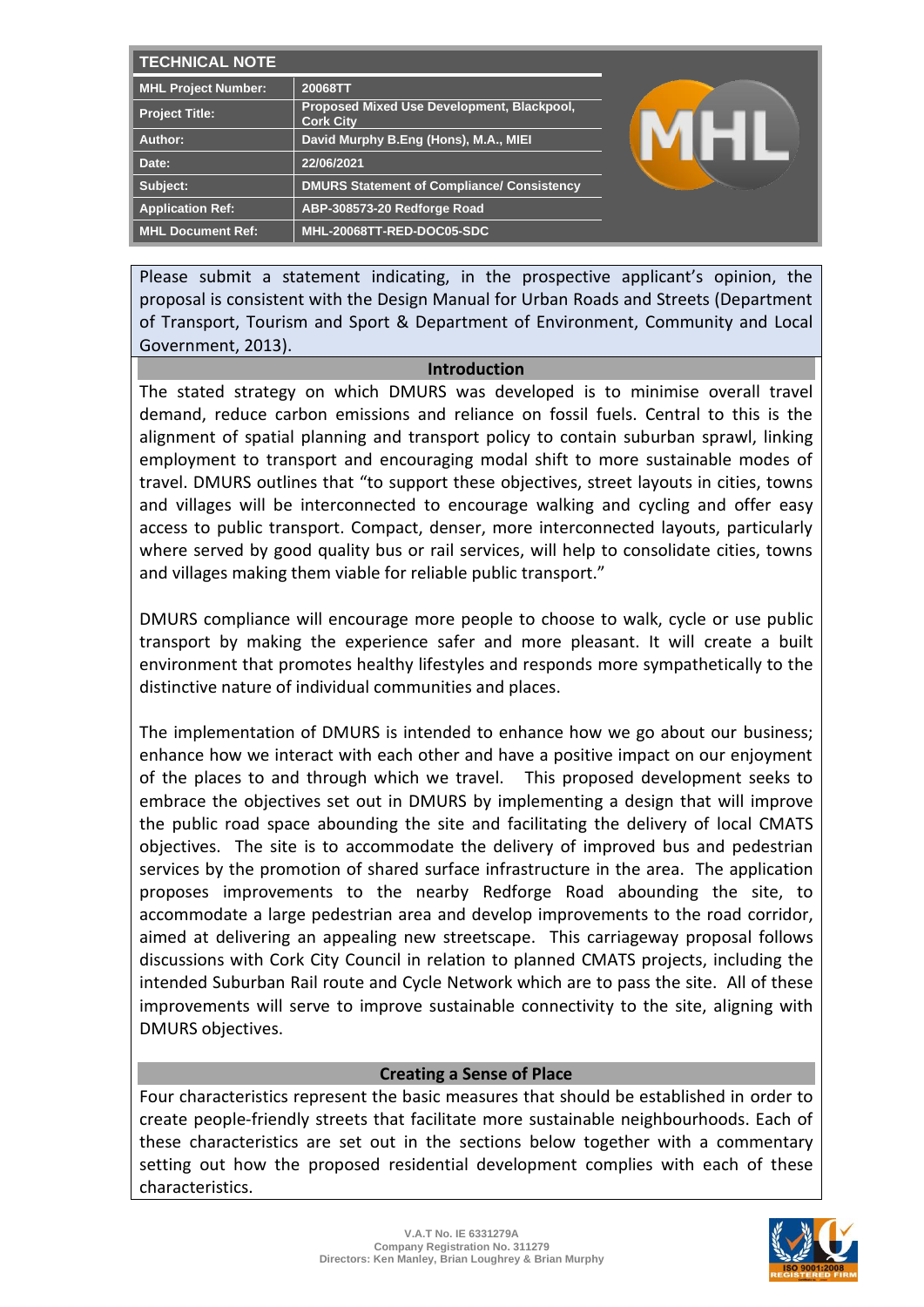| <b>TECHNICAL NOTE</b>      |                                                                |  |
|----------------------------|----------------------------------------------------------------|--|
| <b>MHL Project Number:</b> | 20068TT                                                        |  |
| <b>Project Title:</b>      | Proposed Mixed Use Development, Blackpool,<br><b>Cork City</b> |  |
| Author:                    | David Murphy B.Eng (Hons), M.A., MIEI                          |  |
| Date:                      | 22/06/2021                                                     |  |
| Subject:                   | <b>DMURS Statement of Compliance/ Consistency</b>              |  |
| <b>Application Ref:</b>    | ABP-308573-20 Redforge Road                                    |  |
| <b>MHL Document Ref:</b>   | MHL-20068TT-RED-DOC05-SDC                                      |  |

# **Connectivity**

"The creation of vibrant and active places requires pedestrian activity. This in turn requires walkable street networks that can be easily navigated and are well connected."

In order of importance, DMURS prioritises pedestrians, cyclists, public transport, and finally private cars. The proposed development has been designed with careful consideration for pedestrians and cyclists as well as facilitating ease of access for vehicular traffic.

The site is well located in terms of connectivity to pedestrian and cycle facilities and directly adjacent to the Blackpool Retail Park and within easy walking distance (300m) from the centre of Blackpool and Blackpool Shopping Centre, and a 10minute cycle from the city centre.

The city footpath network connects the development to all local services and amenities. The development accesses directly onto the adjoining Redforge footpaths. Stepped and ramped access is provided to the building. Appropriate tactile paving is to be employed as necessary. This is to accommodate wheelchair access and guide the visually impaired people safely through the development.

A number of proposed and potential pedestrian links are also identified in the site layout and in the Mobility Management Plan. The existing on street cycle network available to cyclists in the vicinity of the site is to be upgraded as part of the CMATS, Cork Cycle Network Plan. This cycle network will provide excellent to the city centre and also to the nearby local Blackpool areas. Significant cycle parking is to provided, in accordance with guidance documents. It is a medium-long term goal of CMATS to provide a primary cycle route along the entire length of the N20, connecting the northern environs of the city with the city centre, presenting further improved connectivity to local and wider services.

The site is well served with public transport provisions in the area. A number of city bus routes pass the site and stop at the bus stop at the site boundary. These services include the 215No. city route and 248No. intercity route. The 215No. is a high frequency service and provides connectivity to the city centre, Blarney and Mahon. The planned Cork City (Suburban Rail Transit) route, as identified in CMATS, is planned to also pass the site and will link the site to the Monard, Blarney, City Centre, Dunkettle Park & Ride, Little Island, Carrigtwohill, Midleton and Cobh. As part of the application, it is proposed to provide improvements by developing a pedestrian crossing to the existing bus stop near the applicant's site and improve the bus set down area and to facilitate the regular bus services traversing the route.

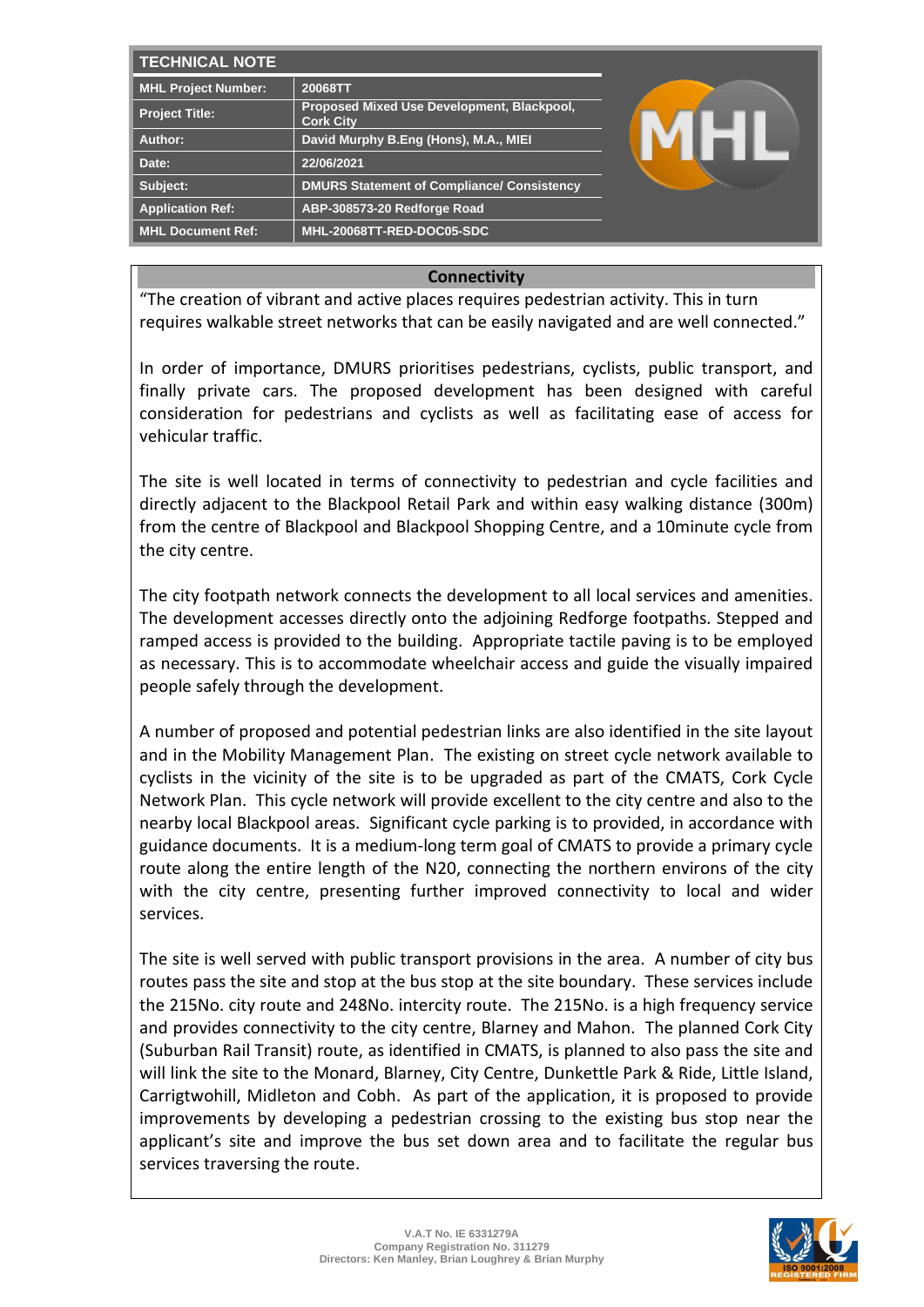| <b>TECHNICAL NOTE</b>      |                                                                |  |
|----------------------------|----------------------------------------------------------------|--|
| <b>MHL Project Number:</b> | 20068TT                                                        |  |
| <b>Project Title:</b>      | Proposed Mixed Use Development, Blackpool,<br><b>Cork City</b> |  |
| Author:                    | David Murphy B.Eng (Hons), M.A., MIEI                          |  |
| Date:                      | 22/06/2021                                                     |  |
| Subject:                   | <b>DMURS Statement of Compliance/ Consistency</b>              |  |
| <b>Application Ref:</b>    | ABP-308573-20 Redforge Road                                    |  |
| MHL Document Ref:          | MHL-20068TT-RED-DOC05-SDC                                      |  |

Vehicular access to the site is accommodated by means of a roadside set down area along the Redforge Road. This set down space will accommodate private vehicle and taxi drop-offs.

### **Enclosure**

"A sense of enclosure spatially defines streets and creates a more intimate and supervised environment. A sense of enclosure is achieved by orientating buildings towards the street and placing them along its edge. The use of street trees can also enhance the feeling of enclosure." Whilst the provision of bus set down area serves to increase the road space in the area, this will be offset by roadside landscape elements and the multistorey street-side building form presenting a strong vertical element an effective sense of enclosure and improving the roads "optic width".

The proposed development has been designed so that residential units are overlooking the adjoining Redforge Road and internal courtyard, with sympathetic landscaping, shared surfaces, cycle parking helping to deliver a sustainable environment.

## **Active Edge**

"An active frontage enlivens the edge of the street creating a more interesting and engaging environment. An active frontage is achieved with frequent entrances and openings that ensure the street is overlooked and generate pedestrian activity as people come and go from buildings."

The development has been designed so that the apartments front onto the Redforge Road, with steps and ramps accessing directly onto the nearside footpath. The pedestrian open areas within the development will enhance activity and enliven the environment. The development of a street-side building will serve to instil a street environment. The lack of parking will force all residents to commute by sustainable travel modes, further improving the local urban environment.

## **Pedestrian Activities/Facilities**

"The sense of intimacy, interest and overlooking that is created by a street that is enclosed and lined with active frontages enhances a pedestrian's feeling of security and well-being. Good pedestrian facilities (such as wide footpaths and well-designed crossings) also makes walking a more convenient and pleasurable experience that will further encourage pedestrian activity."

As outlined in the items above, the proposed development presents residents with extensive sustainable travel options. The site is particularly well located to benefit from

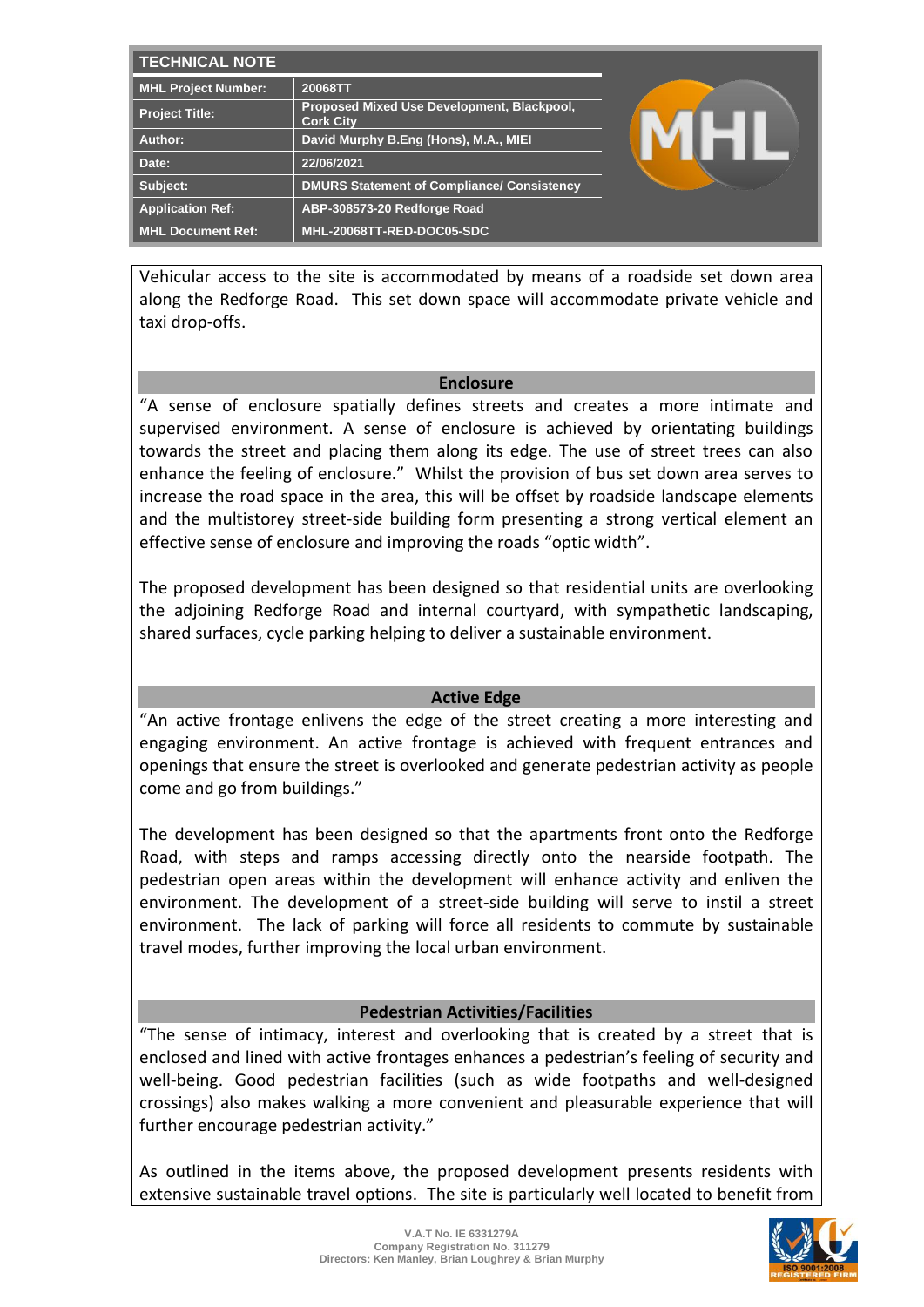| <b>TECHNICAL NOTE</b>      |                                                                |  |
|----------------------------|----------------------------------------------------------------|--|
| <b>MHL Project Number:</b> | 20068TT                                                        |  |
| <b>Project Title:</b>      | Proposed Mixed Use Development, Blackpool,<br><b>Cork City</b> |  |
| Author:                    | David Murphy B.Eng (Hons), M.A., MIEI                          |  |
| Date:                      | 22/06/2021                                                     |  |
| Subject:                   | <b>DMURS Statement of Compliance/ Consistency</b>              |  |
| <b>Application Ref:</b>    | ABP-308573-20 Redforge Road                                    |  |
| <b>MHL Document Ref:</b>   | MHL-20068TT-RED-DOC05-SDC                                      |  |

existing and planned future sustainable travel infrastructure. The apartments are to provide no vehicular parking, requiring all residents to commute by sustainable travel modes. A comprehensive Mobility Management Plan has been developed for the site, outlining the available travel options for residents.

### • **KEY DESIGN PRINCIPLES**

DMURS sets out four core design principles which designers must have regard in the design of roads and streets. These four core principals are set out below together with a commentary setting out how these design principals have been incorporated into the design of the proposed residential development.

### **Design Principle 1: Pedestrian Activity/Facilities**

"To support the creation of integrated street networks which promote higher levels of permeability and legibility for all users and in particular more sustainable forms of transport."

As described previously the proposed development has been carefully designed to ensure that the focus on connectivity is centred on pedestrians and cyclists. The availability of high levels of connectivity for pedestrians and cyclists will promote walking and cycling by making them an attractive travel mode.

The proposed development is well connected to the adjoining Blackpool Retail Park and Blackpool Shopping Centre, city centre and local amenities, with access to adjoining cycle and pedestrian linkages. Its location alongside a number of regular city bus route services makes it very accessible to city wide amenities and services.

#### **Design Principle 2: Multi-Functional Street**

"The promotion of multi-functional, place-based streets that balance the needs of all users within a self-regulating environment."

The provision of a wide footpath will present a high-quality pedestrian connection to adjoining facilities. The proposal to set back of the apartment building line to accommodate future CMATS cycle, pedestrian and Suburban Rail plans will deliver a highly integrated street environment whilst calming traffic and improving pedestrian and cyclist comfort.

### **Design Principle 3: Pedestrian Focus**

"The quality of the street is measured by the quality of the pedestrian environment."

The design of the scheme has placed a focus on cycle and pedestrian modes with stepped and ramped access to the development. There are excellent pedestrian links to the public road network, public transport services and amenities. The apartment building form and aspect presents a sense of enclosure with good passive surveillance in order to enhance pedestrians' sense of safety and well-being within this area. A Stage 1/2 Road Safety Audit has also been prepared as part of the application.